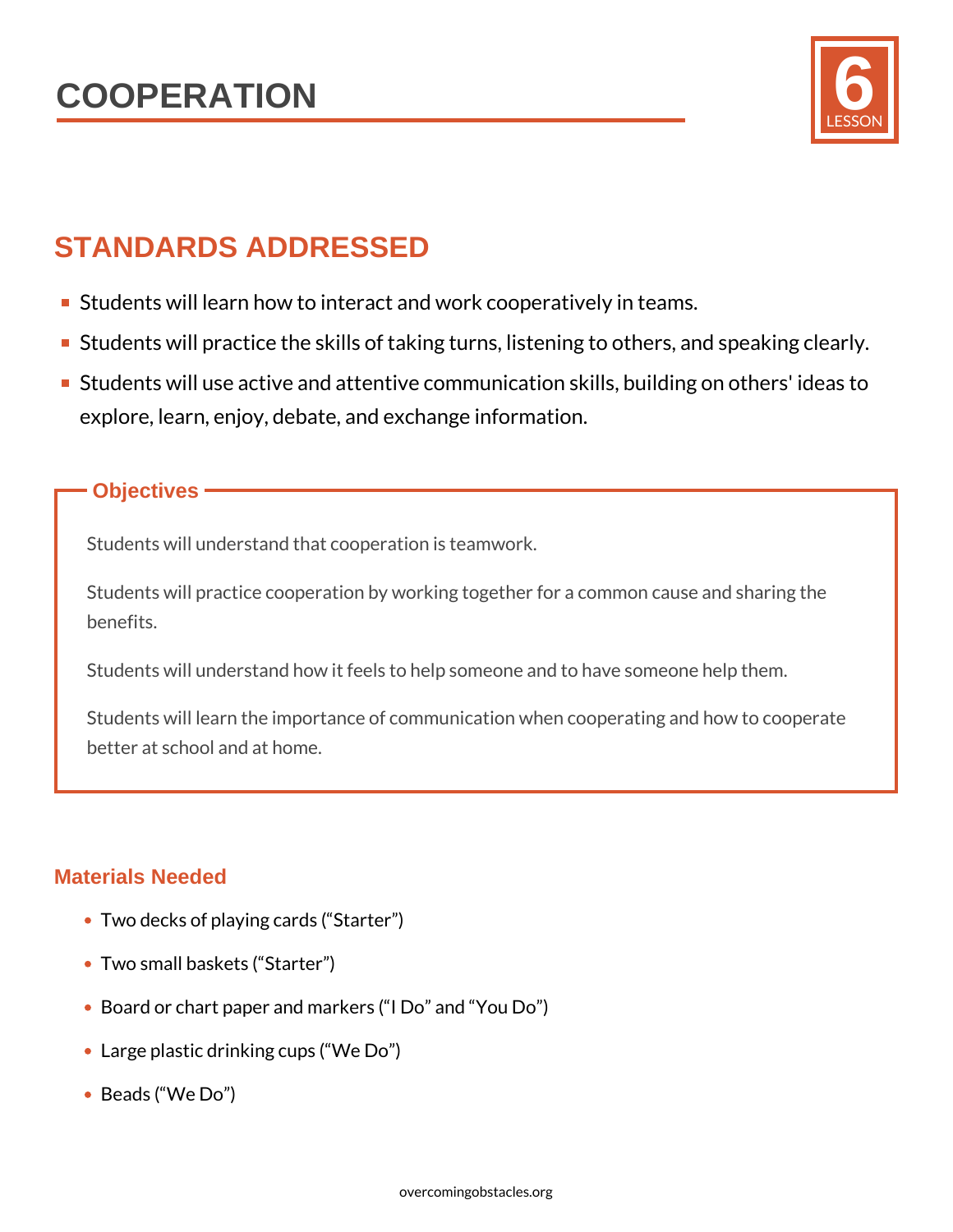Starter (5 minutes)

Tell students, "Today, I am going to show you how teamwork helps to get a job done." Ask three students to assist you and tell them that they will be working together as a team against you. Spread out both decks of playing cards and identify which deck is yours and which belongs to the team of students. Tell the class, "Watch as I pick up these cards, one by one, and place them in my basket, and watch as your classmates cooperate to pick up the other set of cards and place them, one by one, in their basket. We will all work as quickly as we can. Notice which of us gets the job done more quickly—me working alone, or the team of three. Ready—go!"

Teacher Presented Knowledge / I Do (15 minutes)

After the activity is performed, ask students to determine who finished the job more quickly. (Students should respond that the group of three students finished the job more quickly because they had more people helping.) Tell students that effective cooperation can help make a job easier and quicker. Then, ask students, "Do you think these three students would have finished the job more quickly than I did if they had been arguing the whole time? Has anyone ever seen a team fall apart because of whining, arguments, or bad attitudes?" Allow students time to respond. Then say, "Today, we are going to learn how to act and speak effectively when cooperating in a group."

Draw a T-chart on a board or anchor chart with one side labeled "Cooperation Sounds Like:" and the other side labeled "Cooperation Looks Like:" and, as a class, brainstorm how a team should act when cooperating. (Examples of what cooperation looks like can include speaking softly, remaining calm, listening to teammates, letting each teammate speak, taking turns, encouraging others, including everyone, etc.)

Brainstorm the words, phrases, or sentence starters team members should use to encourage each other and promote cooperation. (Examples of what cooperation sounds like can include "Please," "Thank you," "Sorry," "Can I help?" "I disagree with you because…," "I agree with you because…," "Can you explain again?" etc.)

Conclude by telling students that it is important to use cooperative language and actions when working as a team.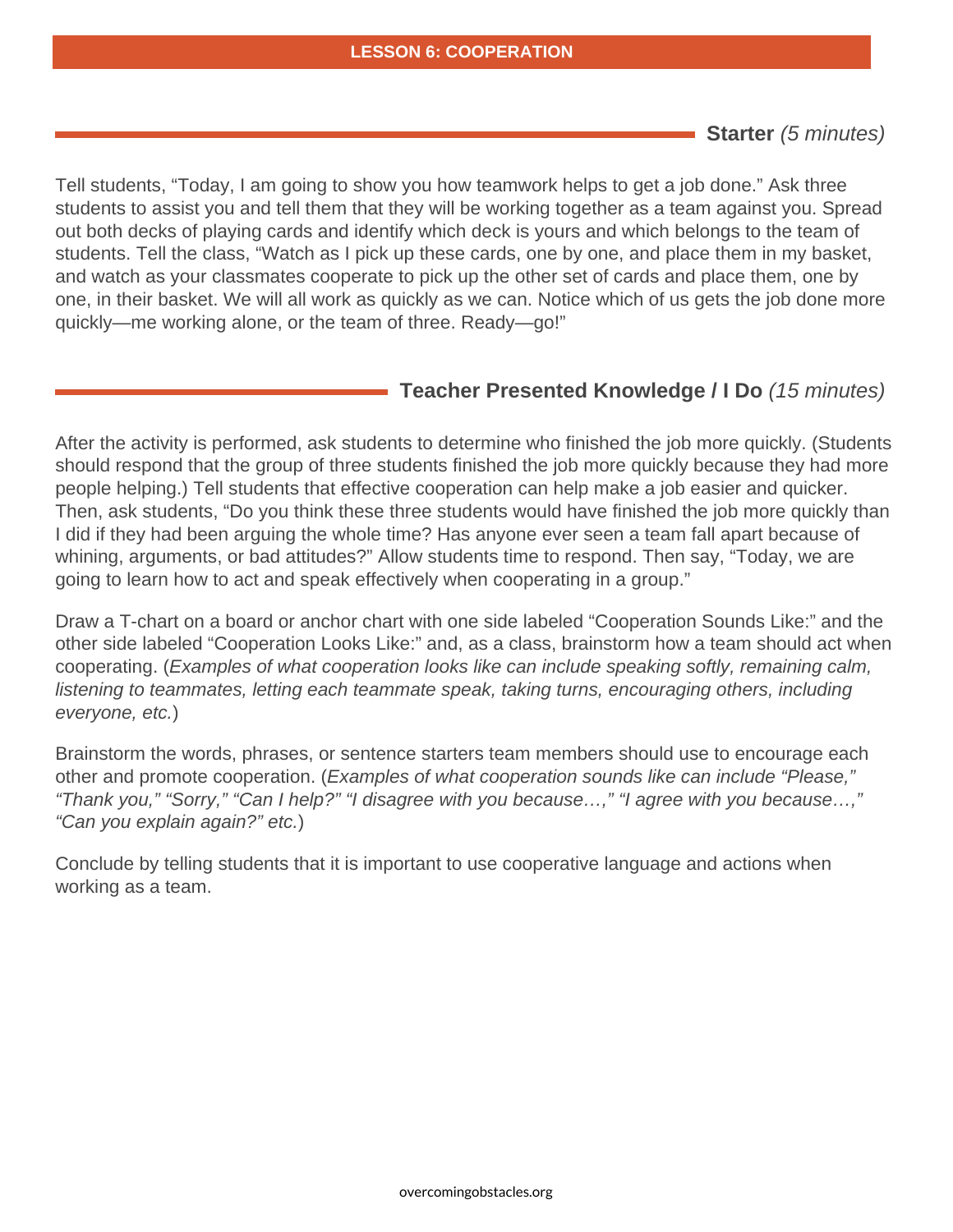Guided Student Practice / We Do (15 minutes)

Divide students into small groups and give each group a cup filled with plastic beads. (Make sure each cup is filled with the same amount of plastic beads. To do this, use a measuring cup to measure the amount of beads.) Instruct students to wait while you pour out each cup of beads in front of each group. Tell students that, when directed to begin, each group will work together as a team to clean up their beads by placing them into the cup. Explain that students are going to work together to complete the task. Monitor to see that each student does their share of the work. Listen for cooperative language and compliment teams when they use it. After the activity is completed, ask students to share which cooperative language and actions they heard and saw their teammates use.

Student Independent Practice / You Do (15 minutes)

Create an anchor chart that defines cooperation titled "Working Together to Get Something Done." Have students add examples to the anchor chart of times they have worked together to get something done (for example, cleaning up the house, working in the yard, doing the dishes, planning a party, working on a school project, etc.). Ask students to discuss the benefits of cooperation when doing these things.

Closure (5 minutes)

Remind students that it is important to learn how to cooperate with others. Review actions and language that promote effective cooperation.

Student Assessment

1. What would have happened if someone had not done their share

2.Is it better to offer help or to wait to be asked for help?

3.Do you think you cooperate well?

4.How can you cooperate better with your classmates?